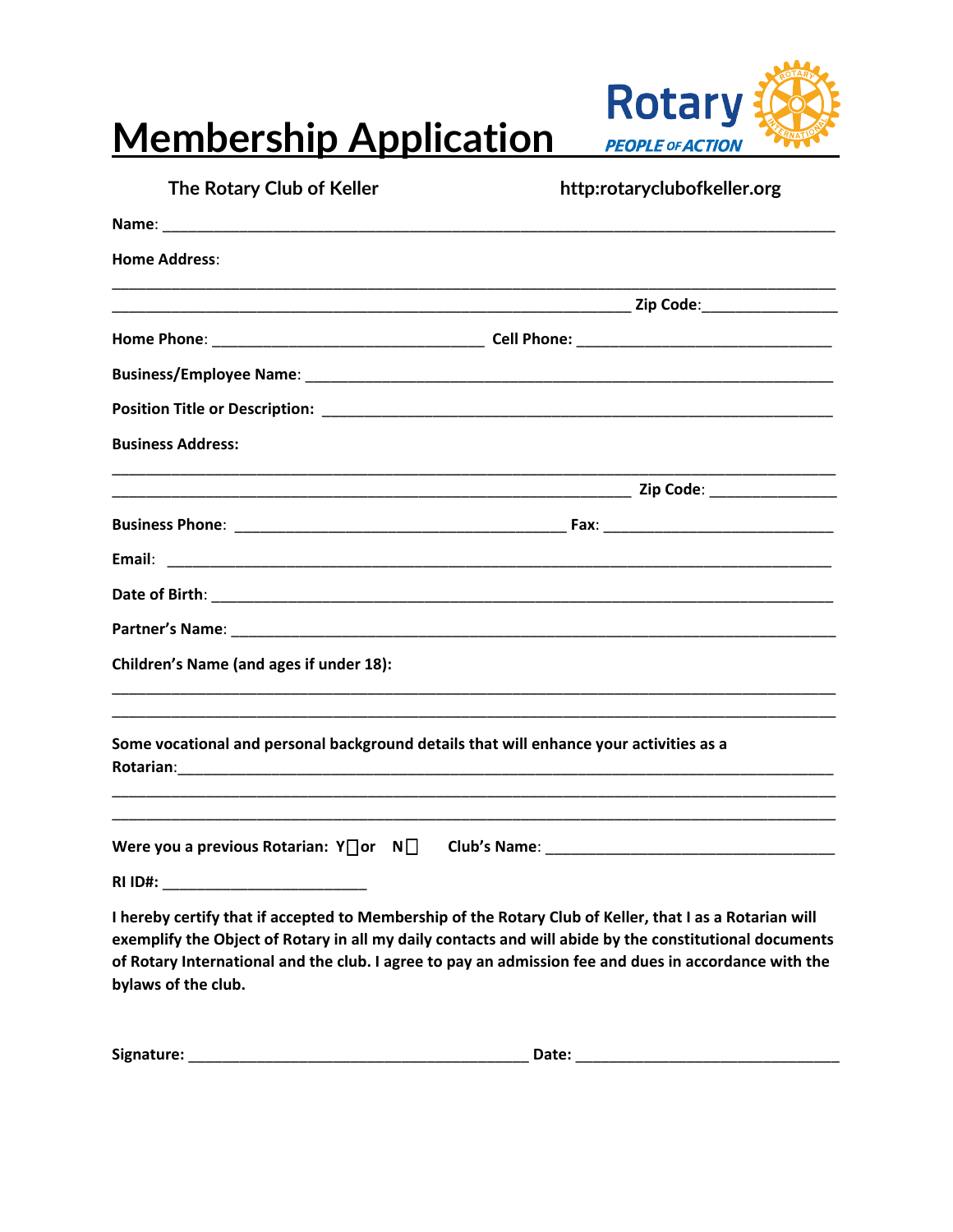# **Membership Application**

**Congratulations!** When you join the Keller Rotary Club, you will become a member of the world's oldest and largest service organization.

#### **Member Participation**

Membership in Rotary requires consistent and ongoing commitment of your time.

To get the most from Rotary, we encourage you to serve on a committee for one of the club's Avenues of Service (Club, Vocational, Community, or International), to attend club Fellowship events and to work actively on a fundraising activity.

All members of our club are encouraged to commit to:

- Attend weekly meetings
- Participate in our charitable fundraising projects
- Attend Fellowship events

#### **"Service Above Self"**

Rotary is much more than a networking club, although you will find that you make strong friendships and valuable business connections. Rotarians are committed to making the world a better place, by applying time, effort and financial resources to local and international service projects.

#### **Opportunities for Involvement**

Indicate the event(s) you want to join:



Once you have been a member for a while and learn more about the Club, you may want to become involved in other opportunities such as:

- Serve on the Board of Directors
- Attend other Rotary Club meetings
- Attend the annual District Conference
- Attend Assemblies and Training Seminars
- Serve on Area or District Committees
- Host an exchange student in your home

## **The Rotary Club of Keller http:rotaryclubofkeller.org**

#### **Financial Commitment**

We want you to know, coming into our club that most Rotarians find they are committing more than just annual dues to our club, Rotary International, and our community activities. We think it is important for you to be aware of the financial expectations before you commit to becoming a Rotarian:

#### *Your annual commitment:*

- Monthly Dues: \$75
	- o Rotary International: \$6.67
	- o District \$2.50
	- o Clue Dues \$13.93
	- o Lunch Meals \$52.00
- Part of the dues are donated to the Rotary Foundation. Keller is an Every Rotarian Every Year Club. Each members donates \$100.00 annually

### **Application Process**

The process is as follows:

- Complete and submit application to the Membership Team
- The Board of Director will review your application
- There will be a formal induction ceremony. You will receive your official welcome to the Club. We will present with your name badge and Rotary pin.
- The membership commit will appoint a mentor, if you do not already have one.
- We ask that your dues are paid by an automatic payment. Either by direct bank deposit (see American National Bank form) or by automatic credit card debit.